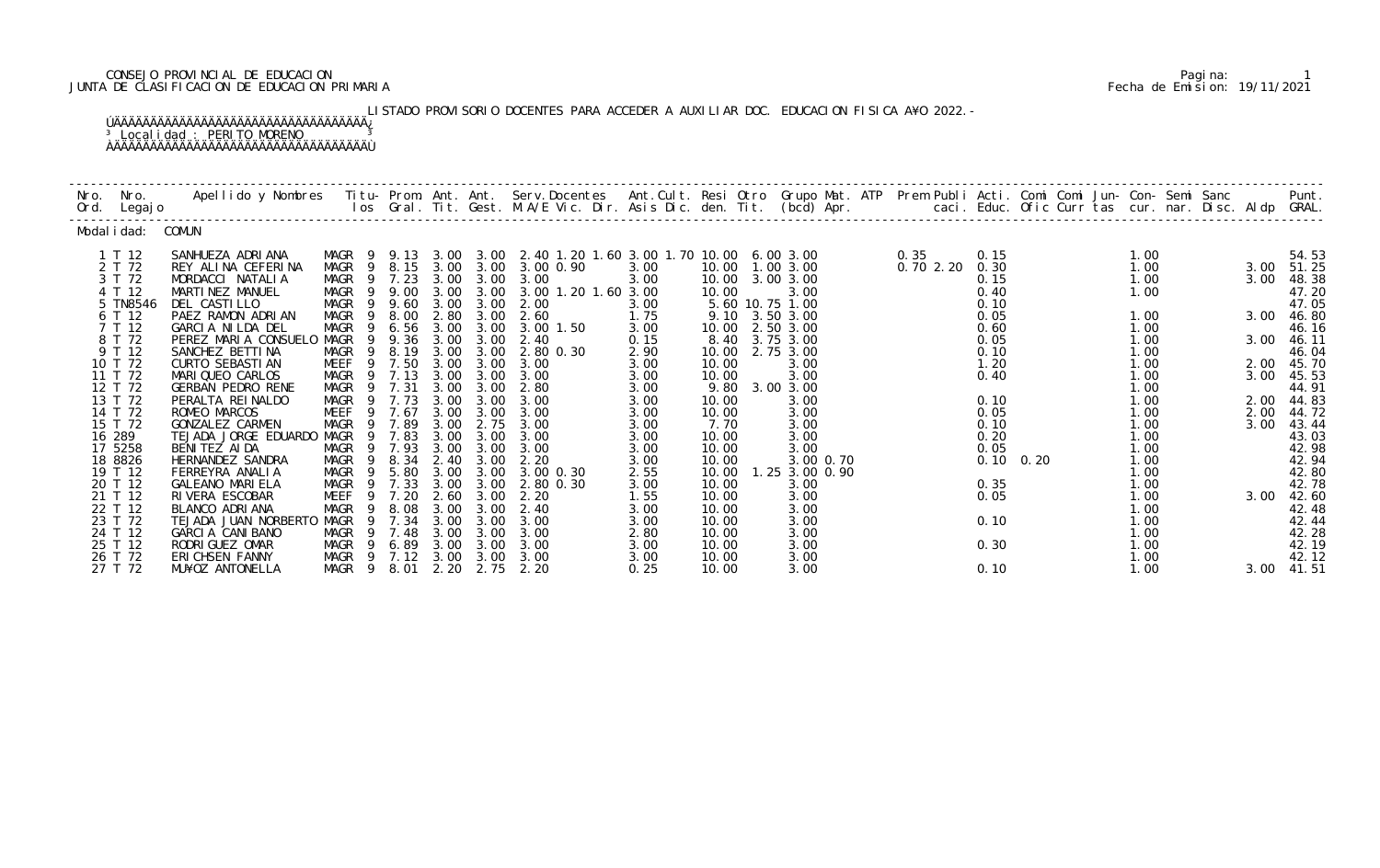#### CONSEJO PROVINCIAL DE EDUCACION Pagina: 2 JUNTA DE CLASIFICACION DE EDUCACION PRIMARIA Fecha de Emision: 19/11/2021

# LISTADO PROVISORIO DOCENTES PARA ACCEDER A AUXILIAR DOC. EDUCACION FISICA A¥O 2022.-

### ÚÄÄÄÄÄÄÄÄÄÄÄÄÄÄÄÄÄÄÄÄÄÄÄÄÄÄÄÄÄÄÄÄÄÄÄ¿ <sup>3</sup> Localidad : PERITO MORENO <sup>3</sup> ÀÄÄÄÄÄÄÄÄÄÄÄÄÄÄÄÄÄÄÄÄÄÄÄÄÄÄÄÄÄÄÄÄÄÄÄÙ

| Nro. | Nro. In the New York of the New York of the United States and the United States of the New York of the New Yor | Apellido y Nombres Titu- Prom. Ant. Ant. Serv.Docentes Ant.Cult. Resi Otro Grupo Mat. ATP Prem Publi Acti. Comi Comi Jun- Con- Semi Sanc             Punt.<br>Ios Gral. Tit. Gest. M.A/E Vic. Dir. Asis Dic. den. Tit. (bcd) Apr. |                                      |                |        |      |           |                            |              |                     |      |               |  |      |  |      |      |            |                |
|------|----------------------------------------------------------------------------------------------------------------|-----------------------------------------------------------------------------------------------------------------------------------------------------------------------------------------------------------------------------------|--------------------------------------|----------------|--------|------|-----------|----------------------------|--------------|---------------------|------|---------------|--|------|--|------|------|------------|----------------|
|      | Ord. Legajo                                                                                                    |                                                                                                                                                                                                                                   |                                      |                |        |      |           |                            |              |                     |      |               |  |      |  |      |      |            |                |
|      | 28 T 12                                                                                                        | MESSINA ANGELICA DEL MAGR 9 7.47 2.20 2.75 2.40                                                                                                                                                                                   |                                      |                |        |      |           |                            | 0.15         | 10.00               |      | 3.00          |  |      |  | 1.00 |      | 3.00 40.97 |                |
|      | 29 8725                                                                                                        | MANSILLA JUAN                                                                                                                                                                                                                     |                                      |                |        |      |           | MAGR 9 6.75 3.00 3.00 2.40 | 2.25         | 8.40                |      | 3.00          |  |      |  |      |      | 3.00       | 40.80          |
|      | 30 T 12                                                                                                        | ORME¥O SILVIA ROSANA MAGR 9 8.08 3.00 3.00                                                                                                                                                                                        |                                      |                |        |      |           | 3.00                       | 0.55         | 10.00               |      | 3.00          |  |      |  |      | 1.00 |            | 40.63          |
|      | 31 9353                                                                                                        | SERVIN NILDA DAMIANA MAGR 9 7.52 2.80                                                                                                                                                                                             |                                      |                |        |      |           | 2.50 2.20                  | 3.00         | 8.40                |      | 3.00          |  | 0.05 |  |      |      | 2.00 40.47 |                |
|      | 32 T 12                                                                                                        | LOBOS KARINA ANDREA MAGR 9 8.57                                                                                                                                                                                                   |                                      |                |        | 2.00 | 2.50      | 2.00                       | 0.15         | 10.00               |      | 3.00          |  |      |  | 1.00 |      | 2.00       | 40.22          |
|      | 33 9471                                                                                                        | OBREGON MARIO ARIEL                                                                                                                                                                                                               | MEEF 9 7.87 2.40                     |                |        |      | 2.75      | 1.70                       | 0.40         | 10.00               |      | 2.40          |  | 0.35 |  | 1.00 |      | 2.00       | 39.87          |
|      | 34 7864                                                                                                        | TEJEDOR NATALIA                                                                                                                                                                                                                   | MEEF 9 6.17                          |                |        |      | 2.80 3.00 | 1.60                       | 1.00         | 10.00  1.25  2.40   |      |               |  | 0.75 |  | 1.00 |      |            | 38.97          |
|      | 35 10592                                                                                                       | DORONUK BETI ANA                                                                                                                                                                                                                  | MAGR                                 | $\frac{9}{2}$  | 8.78   | 1.40 | 1.75      | 1.10                       | 0.80         | 10.00               |      | 4.25 1.60     |  |      |  |      |      |            | 38.68          |
|      | 36 9983                                                                                                        | ALONSO MARTA LEONOR                                                                                                                                                                                                               | MAGR                                 | $\overline{9}$ | 7.21   | 1.80 | 2.25      | 1.80                       | 0.45         | 10.00               |      | 2.50 0.20     |  |      |  |      |      |            | 3.00 38.21     |
|      | 37 8564                                                                                                        | GIMENEZ VI VI ANA                                                                                                                                                                                                                 | MEEF                                 |                | 9 8.00 | 2.80 | 3.00      | 0.80                       | 1.85         | 10.00               |      | $1.25$ $1.20$ |  |      |  |      |      |            | 37.90          |
|      | 38 T 72                                                                                                        | VAZQUEZ TAMARA                                                                                                                                                                                                                    | MAGR 9 7.59                          |                |        | 2.20 | 2.75      | 2.20                       | 0.10         | 10.00               |      | 3.00          |  |      |  |      | 1.00 |            | 37.84          |
|      | 39 8715                                                                                                        | OCARANZA SONIA                                                                                                                                                                                                                    | MAGR                                 |                | 9 7.33 | 2.40 | 3.00      | 2.40                       | 2.20         | 8.40                |      | 3.00          |  | 0.10 |  |      |      |            | 37.83          |
|      | 40 10809                                                                                                       | SCHENFFELDT DARIANA                                                                                                                                                                                                               | MEEF                                 | $\overline{9}$ | 7.69   | 1.60 | 1.75      | 1.30                       | 0.60         | 10.00               |      | 1.80          |  | 0.10 |  |      |      |            | 3.00 36.84     |
|      | 41 9484                                                                                                        | MOLINA ADRIANA                                                                                                                                                                                                                    | MAGR 9 8.17                          |                |        | 2.20 | 2.75      | 1.90                       | 1.85         | 7.70                |      | 2.70          |  | 0.20 |  |      |      |            | 36.47          |
|      | 42 9953                                                                                                        | ACOSTA GUSTAVO                                                                                                                                                                                                                    | MAGR                                 |                | 9 8.08 | 1.80 | 2.25      | 1.80                       | 0.75         | 6.30                |      | 2.70          |  |      |  |      |      |            | 3.00 35.68     |
|      | 43 11005                                                                                                       | BEITIA BRUNO ARIEL                                                                                                                                                                                                                | MEEF                                 | $\overline{9}$ | 7.20   | 1.20 | 1.50      | 1.30                       | 0.30         | 10.00               |      | 1.80          |  |      |  |      |      | 3.00       | 35.30          |
|      | 44 7684                                                                                                        | ZANUTTI NI FERNANDO                                                                                                                                                                                                               | MEEF 9 7.96                          |                |        | 3.00 | 3.00      | 0.20                       | 1.60         | 10.00               |      | 0.10          |  | 0.10 |  |      |      |            | 34.96          |
|      | 45 11926                                                                                                       | VEGA NONQUE MARION                                                                                                                                                                                                                | MAGR 9 7.51                          |                |        | 0.80 | 1.00      | 0.80                       | 1.20         | 10.00               |      | 1.20          |  | 0.30 |  |      |      | 3.00       | 34.81          |
|      | 46 9737                                                                                                        | VELARDE SANDRA                                                                                                                                                                                                                    | MAGR                                 |                | 9 7.36 | 3.00 | 2.50      | 3.00                       |              | 7.00                |      | 2.80          |  |      |  |      |      |            | 34.66          |
|      | 47 8541                                                                                                        | ENRIQUE VI VI ANA OLGA MEEF                                                                                                                                                                                                       |                                      | 9              | 8.43   | 3.00 | 3.00      | 0.60                       | 2.75         | 5.60                |      | 0.90          |  | 0.95 |  |      |      |            | 34.23          |
|      | 48 10860                                                                                                       | URBAN ELIANA MABEL                                                                                                                                                                                                                | MAGR                                 |                | 9 8.02 | 3.00 | 1.50      | 0.80                       | 3.00         | 4.20                |      | 3.00 1.50     |  | 0.20 |  |      |      |            | 34.22          |
|      | 49 9682                                                                                                        | PEREYRA ADRIANA                                                                                                                                                                                                                   | MAGR                                 |                | 9 8.55 | 2.20 | 2.50      | 1.60                       | 0.10         | 7.00                |      | 1.00 1.70     |  | 0.15 |  |      |      |            | 33.80          |
|      | 50 10864                                                                                                       | PINTO ALBA ELIZABETH MAGR                                                                                                                                                                                                         |                                      | 9              | 8.77   | 2.60 | 1.50      | 1.20                       | 2.20         | 3.50                |      | 1.50          |  |      |  |      |      | 3.00       | 33.27          |
|      | 51 7683                                                                                                        | SANDIN FABIOLA PAOLA MAGR                                                                                                                                                                                                         |                                      | 9              | 7.61   | 3.00 | 3.00      |                            |              | 10.00               | 0.50 |               |  |      |  |      |      |            | 33.11          |
|      | 52 9889                                                                                                        | ALEUY SAIDA LEILA                                                                                                                                                                                                                 | MAGR 9 8.10                          |                |        | 1.80 | 2.00      | 0.60                       | 0.65         | 10.00               |      | 0.90          |  |      |  |      |      |            | 33.05          |
|      | 53 11473<br>54 10144                                                                                           | DONOSO ARACELLI<br>CONTRERAS CELESTE                                                                                                                                                                                              | MEEF 9 7.57                          |                |        | 1.20 | 1.25      | 1.10<br>$1.50 \t 0.90$     |              | 10.00               |      | 1.50<br>1.00  |  |      |  | 1.00 |      |            | 32.62          |
|      | 55 11308                                                                                                       | ARBE BERRA DARIAN                                                                                                                                                                                                                 | MAGR 9 8.03 1.60<br>MEEF 9 7.78 1.20 |                |        |      | 1.50      |                            | 0.20<br>0.25 | 10.00<br>10.00 1.75 |      |               |  |      |  |      |      |            | 32.23<br>31.48 |
|      |                                                                                                                | LOPEZ LILIANA LORENA MEEF 9 6.97 2.60 1.50 1.20                                                                                                                                                                                   |                                      |                |        |      |           |                            | 3.00         | 4.20                |      |               |  |      |  |      |      |            |                |
|      | 56 11168                                                                                                       |                                                                                                                                                                                                                                   |                                      |                |        |      |           |                            |              |                     |      | 1.80          |  |      |  |      |      |            | 30.27          |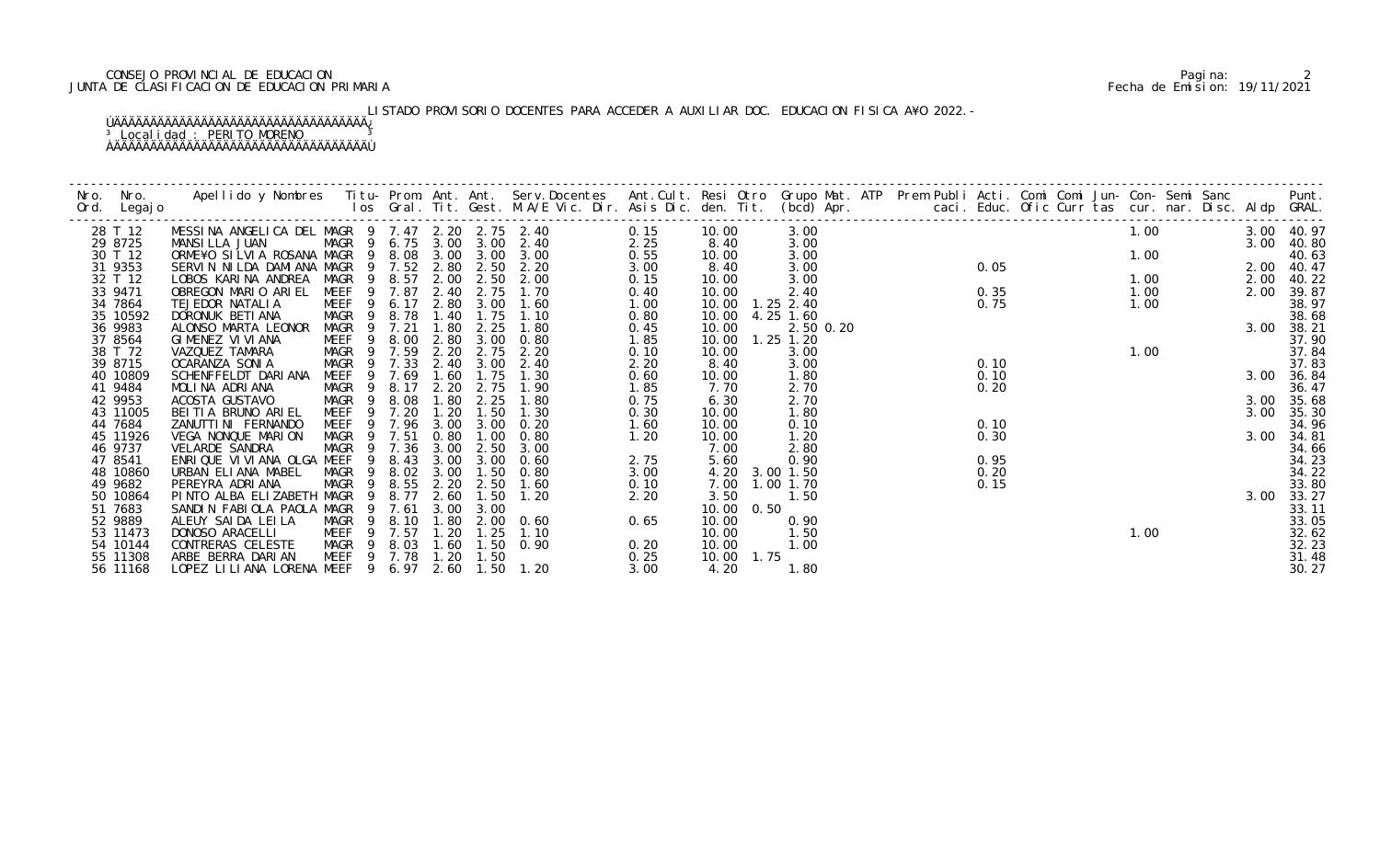### CONSEJO PROVINCIAL DE EDUCACION Pagina: 3 JUNTA DE CLASIFICACION DE EDUCACION PRIMARIA Fecha de Emision: 19/11/2021

# LISTADO PROVISORIO DOCENTES PARA ACCEDER A AUXILIAR DOC. EDUCACION FISICA A¥O 2022.-

#### ÚÄÄÄÄÄÄÄÄÄÄÄÄÄÄÄÄÄÄÄÄÄÄÄÄÄÄÄÄÄÄÄÄÄÄÄ¿ <sup>3</sup> Localidad : PERITO MORENO <sup>3</sup> ÀÄÄÄÄÄÄÄÄÄÄÄÄÄÄÄÄÄÄÄÄÄÄÄÄÄÄÄÄÄÄÄÄÄÄÄÙ

| 57 11038             | SANDOVAL CARLA ANAHI MEEF 9 7.21 1.00 1.25 0.20<br>CHOQUE GABRIELA DEL MAGR 9 5.60 1.60 1.75 1.50 |                                      |      |      |                   |                                                                                                                                                                                                                                                                                     | 0.10  | 10.00 1.00     |      |                                                                                                                                                                                                                                                                                      |  |  |  |  |  |            |
|----------------------|---------------------------------------------------------------------------------------------------|--------------------------------------|------|------|-------------------|-------------------------------------------------------------------------------------------------------------------------------------------------------------------------------------------------------------------------------------------------------------------------------------|-------|----------------|------|--------------------------------------------------------------------------------------------------------------------------------------------------------------------------------------------------------------------------------------------------------------------------------------|--|--|--|--|--|------------|
| 58 10353             |                                                                                                   |                                      |      |      |                   | 1. 25 0. 20<br>1. 75 1. 50<br>1. 50<br>1. 00 0. 40<br>1. 50 1. 30<br>1. 50 1. 30<br>0. 50<br>0. 75<br>0. 75<br>0. 75<br>0. 75<br>0. 75<br>0. 75<br>0. 75<br>0. 75<br>0. 75<br>0. 75<br>0. 75<br>0. 75<br>0. 75<br>1. 25<br>0. 80<br>1. 75<br>1. 25<br>0. 80<br>1. 75<br>1. 25<br>0. |       | 4.90           | 2.10 |                                                                                                                                                                                                                                                                                      |  |  |  |  |  | 3.00 29.65 |
| 59 11052             | FARINELLI LUIS                                                                                    | MEEF 9 7.65 1.20 1.50                |      |      |                   |                                                                                                                                                                                                                                                                                     |       | 10.00          |      |                                                                                                                                                                                                                                                                                      |  |  |  |  |  |            |
| 60 11424             | ELENA DARDO IMANOL MEEF 9 7.23                                                                    |                                      |      |      |                   | 1.20 1.00 0.40                                                                                                                                                                                                                                                                      |       | 10.00          | 0.30 |                                                                                                                                                                                                                                                                                      |  |  |  |  |  |            |
| 61 11928             | AMADO BRENDA NABILA                                                                               | MAGR 9 7.67                          |      | 1.20 |                   |                                                                                                                                                                                                                                                                                     |       | 10.00          |      |                                                                                                                                                                                                                                                                                      |  |  |  |  |  |            |
| 62 10921             | PINTO EDUARDO OMAR                                                                                | MAGR 9                               | 8.43 | 1.20 |                   |                                                                                                                                                                                                                                                                                     |       | 4.90           | 1.80 |                                                                                                                                                                                                                                                                                      |  |  |  |  |  |            |
| 63 12252             | ESCUDERO ERIC                                                                                     | MEEF 9 7.40                          |      |      |                   | 0.40 0.25 0.20                                                                                                                                                                                                                                                                      |       | 10.00          | 0.30 |                                                                                                                                                                                                                                                                                      |  |  |  |  |  |            |
| 64 12213             | VARGAS ERICK                                                                                      | MAGR <sub>9</sub>                    | 6.82 |      | $0.60$ $0.75$     |                                                                                                                                                                                                                                                                                     |       | 10.00          |      |                                                                                                                                                                                                                                                                                      |  |  |  |  |  |            |
| 65 12084             | CAYUN FRANCO EMANUEL MEEF 9                                                                       |                                      | 6.44 |      |                   | 0.60 0.50 0.20                                                                                                                                                                                                                                                                      |       | 10.00          | 0.10 |                                                                                                                                                                                                                                                                                      |  |  |  |  |  |            |
| 66 11687             | MENDOZA GI SELA                                                                                   | MAGR 9 7.30                          |      |      |                   | 1.40 1.25 0.80                                                                                                                                                                                                                                                                      |       | 2.80 1.25 1.20 |      |                                                                                                                                                                                                                                                                                      |  |  |  |  |  |            |
| 67 12718             | AVILA CAMILA BELEN                                                                                | MEEF 9 7.35                          |      |      |                   |                                                                                                                                                                                                                                                                                     |       | 10.00          |      |                                                                                                                                                                                                                                                                                      |  |  |  |  |  |            |
| 68 11655             | CHURIN CAROLINA                                                                                   | MAGR 9 7.50                          |      |      |                   | 1.20 1.25 0.60                                                                                                                                                                                                                                                                      |       | 2.80 2.00 0.70 |      |                                                                                                                                                                                                                                                                                      |  |  |  |  |  |            |
| 69 11546             | CHAVEZ MILENA MABEL                                                                               | MAGR <sub>9</sub>                    | 7.90 | 1.00 |                   |                                                                                                                                                                                                                                                                                     |       | 2.80 1.50 1.20 |      |                                                                                                                                                                                                                                                                                      |  |  |  |  |  |            |
| 70 10961             | SALINAS ROMINA                                                                                    | MAGR 9 7.78                          |      | 1.00 |                   |                                                                                                                                                                                                                                                                                     |       | 3.50           | 1.50 |                                                                                                                                                                                                                                                                                      |  |  |  |  |  |            |
| 71 12327             | ESTREMADOI RO RAFAEL                                                                              | MAGR 9 7.01                          |      | 3.00 |                   |                                                                                                                                                                                                                                                                                     |       | 1.40           | 1.20 |                                                                                                                                                                                                                                                                                      |  |  |  |  |  |            |
| 72 12419             | HARO PRISCILA                                                                                     | MEEF<br>- 9                          | 8.30 |      | $0.40 \quad 0.50$ |                                                                                                                                                                                                                                                                                     | 0. 20 | 6.30           |      |                                                                                                                                                                                                                                                                                      |  |  |  |  |  |            |
| 73 11752             | CORTAVI TARTE MI RI AM                                                                            | MAGR <sub>9</sub>                    | 6.84 | 1.00 | 1.25              | 1.00                                                                                                                                                                                                                                                                                | 1.40  | 2.80           | 0.50 |                                                                                                                                                                                                                                                                                      |  |  |  |  |  |            |
| 74 12236             | ORTIZ ERIKA IVANA                                                                                 | MAGR <sub>9</sub>                    | 8.26 |      |                   | 0.40 0.50 0.40                                                                                                                                                                                                                                                                      | 0.10  | 1.40           | 0.60 |                                                                                                                                                                                                                                                                                      |  |  |  |  |  |            |
| 75 11094             | SOSA MARIO EDGARDO                                                                                | MEEF <sub>9</sub>                    | 8.48 | 1.20 | 1.25              |                                                                                                                                                                                                                                                                                     | 0.20  | 3.50           |      |                                                                                                                                                                                                                                                                                      |  |  |  |  |  |            |
| 76 11953             | LEI SSARRAGUE DAI ANA                                                                             | MAGR <sub>9</sub>                    | 8.39 | 1.00 |                   | $1.00 \quad 0.70$                                                                                                                                                                                                                                                                   |       | 2.80           | 0.30 |                                                                                                                                                                                                                                                                                      |  |  |  |  |  |            |
| 77 12259             | POGONZA MARINA                                                                                    | MAGR <sub>9</sub>                    | 7.28 | 0.40 | 0.50              |                                                                                                                                                                                                                                                                                     |       | 1.40           | 0.60 |                                                                                                                                                                                                                                                                                      |  |  |  |  |  |            |
| 78 12354             | GALARZA, VANESA                                                                                   | MAGR 9 7.15                          |      |      |                   | 0.60 0.50 0.40                                                                                                                                                                                                                                                                      |       | 1.40           | 0.60 |                                                                                                                                                                                                                                                                                      |  |  |  |  |  |            |
| 79 12375             | SOSA LORENA MARINES MAGR 9 7.65                                                                   |                                      |      |      |                   | 1.20 0.50 0.20                                                                                                                                                                                                                                                                      |       | 0.70 1.25 0.30 |      |                                                                                                                                                                                                                                                                                      |  |  |  |  |  |            |
| 80 12746             | BARBOZA ANA MARIA                                                                                 | MAGR 9 7.55                          |      | 0.80 |                   |                                                                                                                                                                                                                                                                                     |       |                |      |                                                                                                                                                                                                                                                                                      |  |  |  |  |  |            |
| 81 12502             | GUEVARA MI CAELA ROSA MAGR                                                                        | - 9                                  | 8.70 |      | $0.20 \quad 0.25$ |                                                                                                                                                                                                                                                                                     |       | 0.70           |      |                                                                                                                                                                                                                                                                                      |  |  |  |  |  |            |
| 82 12579             | TORRES FRANCO                                                                                     | MAGR 9 7.81 0.20 0.25                |      |      |                   |                                                                                                                                                                                                                                                                                     |       | 0.70           |      |                                                                                                                                                                                                                                                                                      |  |  |  |  |  |            |
| 83 11927             | GABRIELLI JUAN PABLO MEEF 9 7.40 1.20                                                             |                                      |      |      | 1.00              |                                                                                                                                                                                                                                                                                     |       |                |      |                                                                                                                                                                                                                                                                                      |  |  |  |  |  |            |
| 84 12580<br>85 12444 | BERNARD GUI LLERMO<br>GORDI LLO DAI SI                                                            | MAGR 9 8.72 0.40 0.25<br>MEEF 9 7.47 |      |      | $0.60$ $0.50$     | 1. 25<br>1. 00 0. 70 0. 10<br>0. 50 0. 40<br>0. 50 0. 40<br>0. 50 0. 20<br>2. 10<br>0. 25<br>0. 25<br>1. 00<br>0. 25<br>0. 75<br>1. 00<br>0. 25<br>0. 75<br>1. 00<br>0. 25                                                                                                          | 0.35  |                |      | $0.10$<br>$0.10$<br>$0.00$<br>$0.00$<br>$0.00$<br>$0.00$<br>$0.00$<br>$0.00$<br>$0.00$<br>$0.00$<br>$0.00$<br>$0.00$<br>$0.00$<br>$0.00$<br>$0.00$<br>$0.00$<br>$0.00$<br>$0.00$<br>$0.00$<br>$0.00$<br>$0.00$<br>$0.00$<br>$0.00$<br>$0.00$<br>$0.00$<br>$0.00$<br>$0.00$<br>$0.00$ |  |  |  |  |  |            |